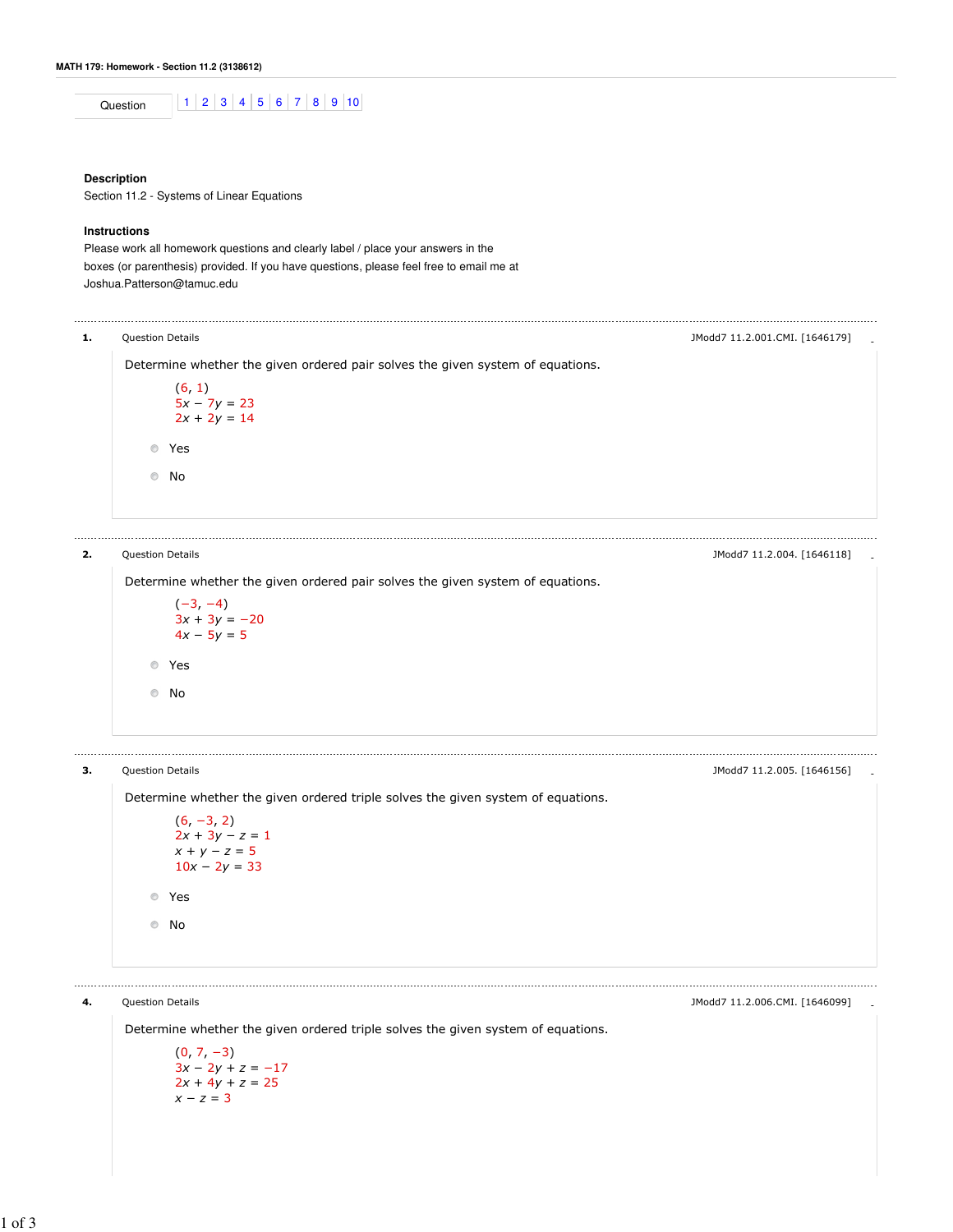Yes

No

y-intercept

 $-15x + 3y = 5$ :

 $-10x + 2y = 21$ :

slope y-intercept

slope y-intercept

| 5. | Question Details                                                                                               | JModd7 11.2.011.CMI. [1647347] |
|----|----------------------------------------------------------------------------------------------------------------|--------------------------------|
|    | Do the following.                                                                                              |                                |
|    | $x + y = 6$                                                                                                    |                                |
|    | $5x + y = 7$<br>$2x + 2y = 12$                                                                                 |                                |
|    |                                                                                                                |                                |
|    | (a) Find each line's slope and y-intercept.                                                                    |                                |
|    | $x + y = 6$ :                                                                                                  |                                |
|    | slope                                                                                                          |                                |
|    | y-intercept                                                                                                    |                                |
|    | $5x + y = 7$                                                                                                   |                                |
|    | slope                                                                                                          |                                |
|    | y-intercept                                                                                                    |                                |
|    |                                                                                                                |                                |
|    | $2x + 2y = 12$ :                                                                                               |                                |
|    | slope                                                                                                          |                                |
|    | y-intercept                                                                                                    |                                |
|    |                                                                                                                |                                |
|    | (b) Use the slopes and y-intercepts to determine whether the given system has no solution, one solution, or an |                                |
|    | infinite number of solutions. Do not actually solve the system.                                                |                                |
|    | to solution                                                                                                    |                                |
|    | <b>O</b> one solution                                                                                          |                                |
|    |                                                                                                                |                                |
|    | <b>n</b> infinite number of solutions                                                                          |                                |
|    |                                                                                                                |                                |
|    | Question Details                                                                                               | JModd7 11.2.012. [1647498]     |
|    | Do the following.                                                                                              |                                |
|    | $5x - y = 16$                                                                                                  |                                |
|    | $-15x + 3y = 5$                                                                                                |                                |
|    | $-10x + 2y = 21$                                                                                               |                                |
|    | (a) Find each line's slope and y-intercept.                                                                    |                                |
|    | $5x - y = 16$                                                                                                  |                                |
|    | slope                                                                                                          |                                |

(b) Use the slopes and y-intercepts to determine whether the given system has no solution, one solution, or an infinite number of solutions. Do not actually solve the system.